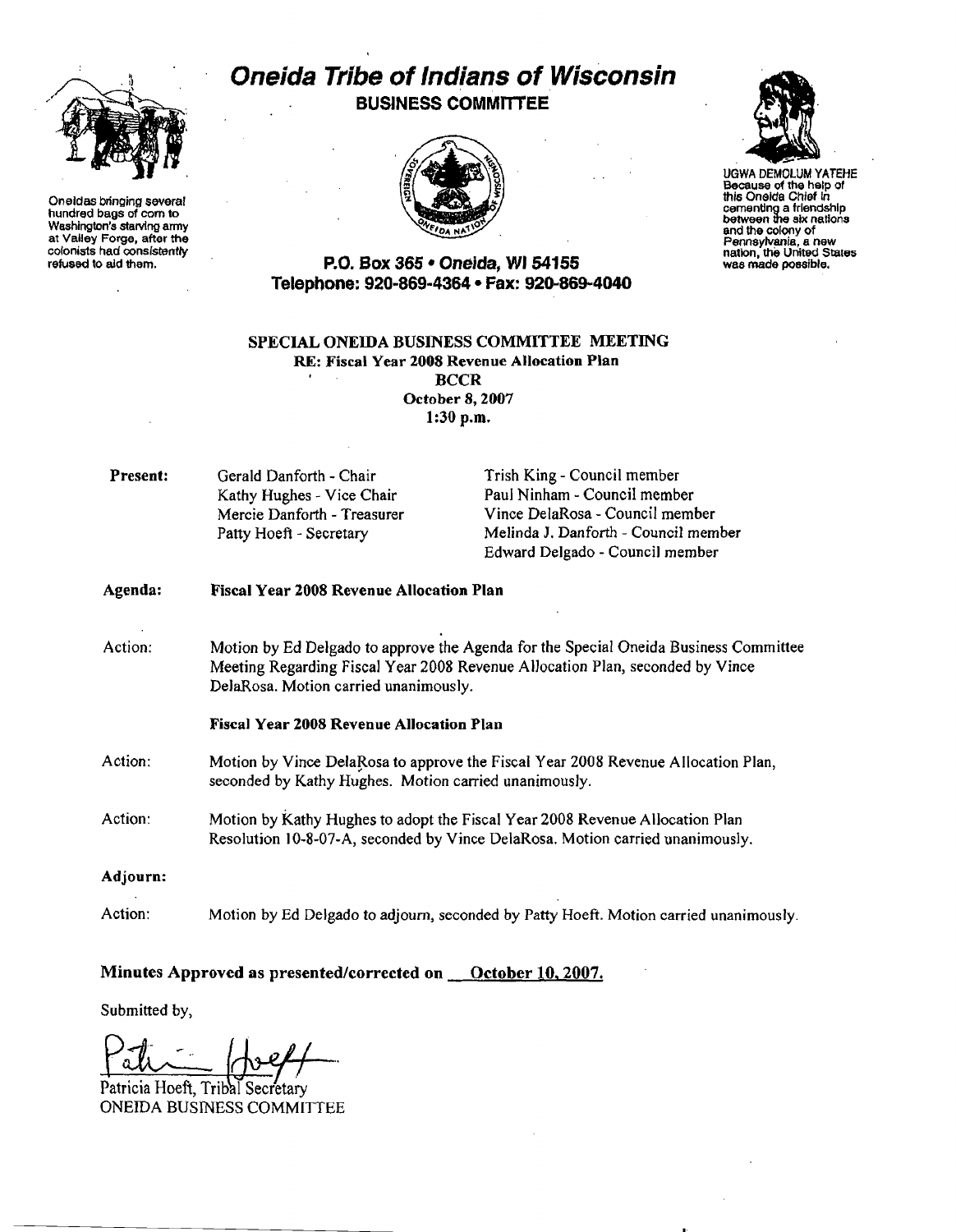#### ONEIDA TRIBE OF INDIANS OF WISCONSIN

# Revenue Allocation Plan Fiscal Year 2008

#### Section I.. Resolution and Repeal of Inconsistent Legislation

)

This Revenue Allocation Plan ("Plan") was adopted pursuant to Oneida Business Committee Resolution #10-08-07-A. With the exception of the Constitution of the Oneida Tribe of Indians of Wisconsin ("Oneida Tribe") and the Gaming Compact of 1991 and its applicable amendments entered into by the Oneida Tribe and State of Wisconsin, this Plan shall govern the allocation ofavailable net revenues from tribally owned gaming enterprises including per capita distributions to qualified members of the Oneida Tribe.

# Section II. Policy and Legislative History

This Plan is in compliance with the Indian Gaming Regulatory Act of 1988 [25 U.S.C. §2701, specifically, §2710(b)(3)A-D ("IGRA") and all other applicable federal law. The Oneida Tribe shall use revenues generated by Tribal gaming establishments primarily to strengthen the Tribal government, Tribal self-sufficiency and to support Tribal economic development. The Oneida Tribe shall ensure that tribal governmental operations and programs and tribal economic development shall receive the necessary financial support from net gaming revenues prior to distributing such revenues for other purposes.

The Oneida Tribe is committed to providing for the long range security of itself and its tribal members. Accordingly, the Oneida Tribe shall ensure that net gaming revenues are allocated toward investments, programs and projects that impact not only present needs. but also anticipate future needs. In addition, the Oneida Tribe shall ensure that investments, programs and projects funded by net gaming revenues are aimed toward improving tribal conditions and the life opportunities of tribal members for the next seven generations.

The Oneida Tribe retains the inherent sovereign right to detennine the best interests of its minor tribal members by providing for their future welfare by placing monies into trust for the benefit of those minor tribal members. The Oneida Tribe shall provide for the future of minors while encouraging tribal member parents to provide for the immediate living needs of their children as is their responsibility.

The Oneida Tribe is committed to the education of its children. Specifically, the Oneida Tribe seeks to increase the high school graduation rates of its tribal members, and encourage its tribal· members to pursue degrees in colleges, universities or vocational schools. Currently, the Oneida Tribe offers financial assistance to every eligible tribal member for educational purposes.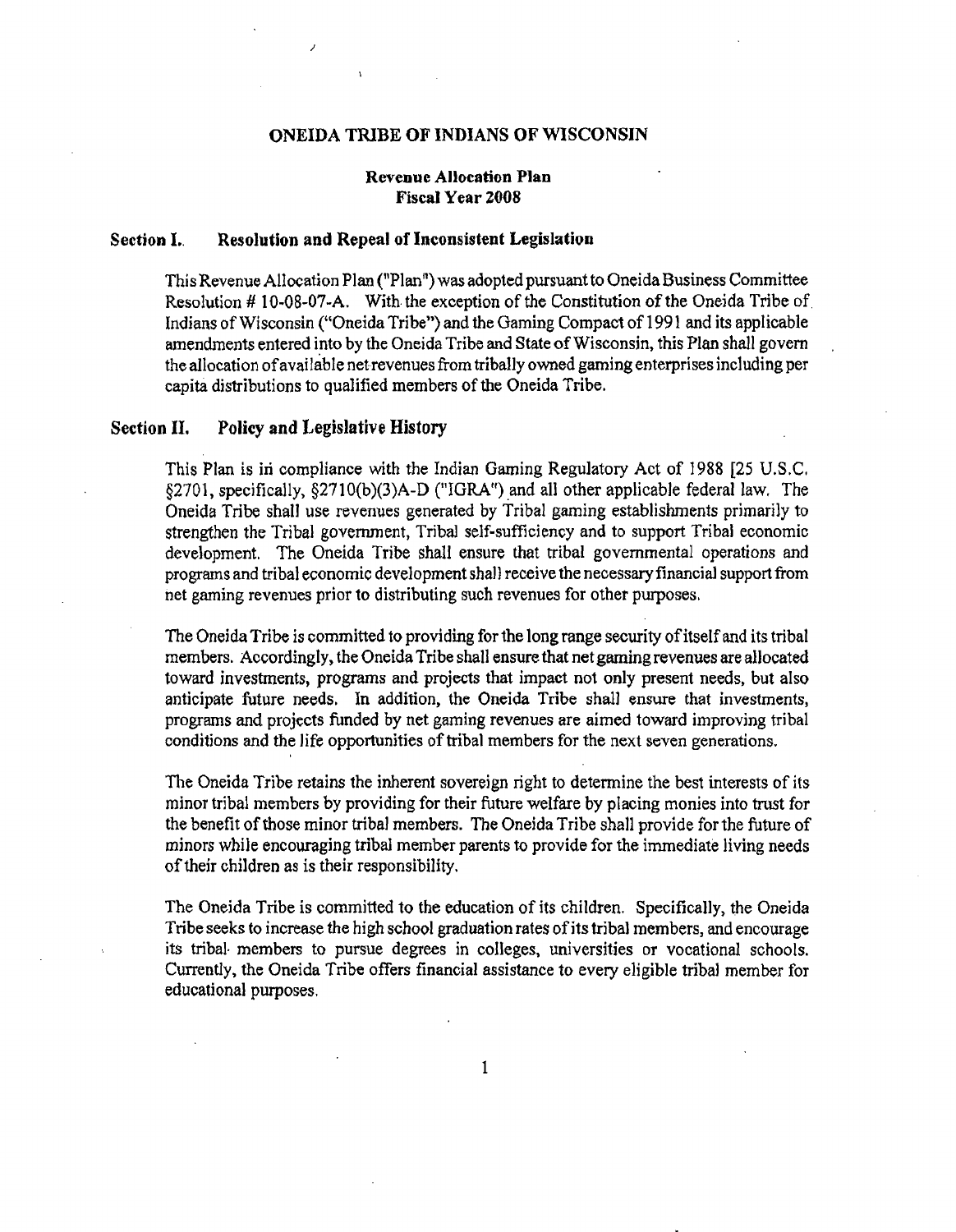Pursuant to General Tribal Council Resolution #7-05-04-B, a per capita payment in the amount of \$800.00 will be distributed to every enrolled member of the Oneida Tribe Fiscal Years 2005 through 2013. The per capita distribution will be referred to as the "Per for<br>for<br>Per Capita Payment."

Pursuant to General Tribal Council Resolution #08-11-97A, a per capita payment in the amount of\$2,000.OO will be distributed to every enrolled elder aged 62 and over to begin in Fiscal Year 1998. Pursuant to General Tribal Council Resolution #6-30-90-A, a per capita payment in the amount of \$500.00 will also be distributed to every enrolled elder aged 65 and over. Beginning in 1994, 5% inflation was to be built into the per capita schedule, to all living persons over the age of 65 by  $10/31$  of that year. However, 5% inflation was not built into the elderly per capita payment of \$500 until fiscal years 2003 and 2004, when elders were given a per capita payment of \$525, in addition to the \$2,000 authorized by Resolution #08-11·97A. Both elderly per capita distributions will be referred to as the "Elderly Per Capita Payment." The aged 65 and over elderly per capita distribution pursuant to Resolution #6-30-90-A for fiscal year 2008 will be \$578.81.

Pursuant to General Tribal Council motion made on August 11, 2007, a special per capita payment for FY 2008 will be distributed, "separate from any existing per capita payments and resolutions, in the amount of  $\$5,\!000.00$  to those enrolled members under 62 years of age and \$10,000.00 to those enrolled members 62 years of age and older ... no later than December 12, 2007 ....." The motion of the General Tribal Council was reaffirmed by Oneida Business Committee Resolution #8-29-07-E.

for FY 2008 are being made to offer financial assistance to all members of the Oneida Tribe The Per Capita Payment, Elderly Per Capita Payment, and the Special Per Capita Payment regardless of their employment with the Oneida Tribe.

**•** 

The Oneida Business Committee, acting in its capacity as the delegated governmental body of the Oneida Tribe, is adopting this tribal allocation plan in order to implement the abovereferenced General Tribal Council Resolutions and the August,l1, 2007 General Tribal Council motion. Copies of these resolutions and motion are attached.

# Section III. Use of Net Gaming Revenues; Tribal Governmental Operations and Programs.

A. The Oneida Tribe hereby allocates 18.13% of net gaming revenues in order to provide for supplemental funding for tribal governmental operations and programs. If it deems it necessary, the Oneida Business Committee acting at the direction of the General Tribal Council shall have the authority to revise and increase the percentage of net gaming revenues allocated to funding for tribal governmental operations and programs.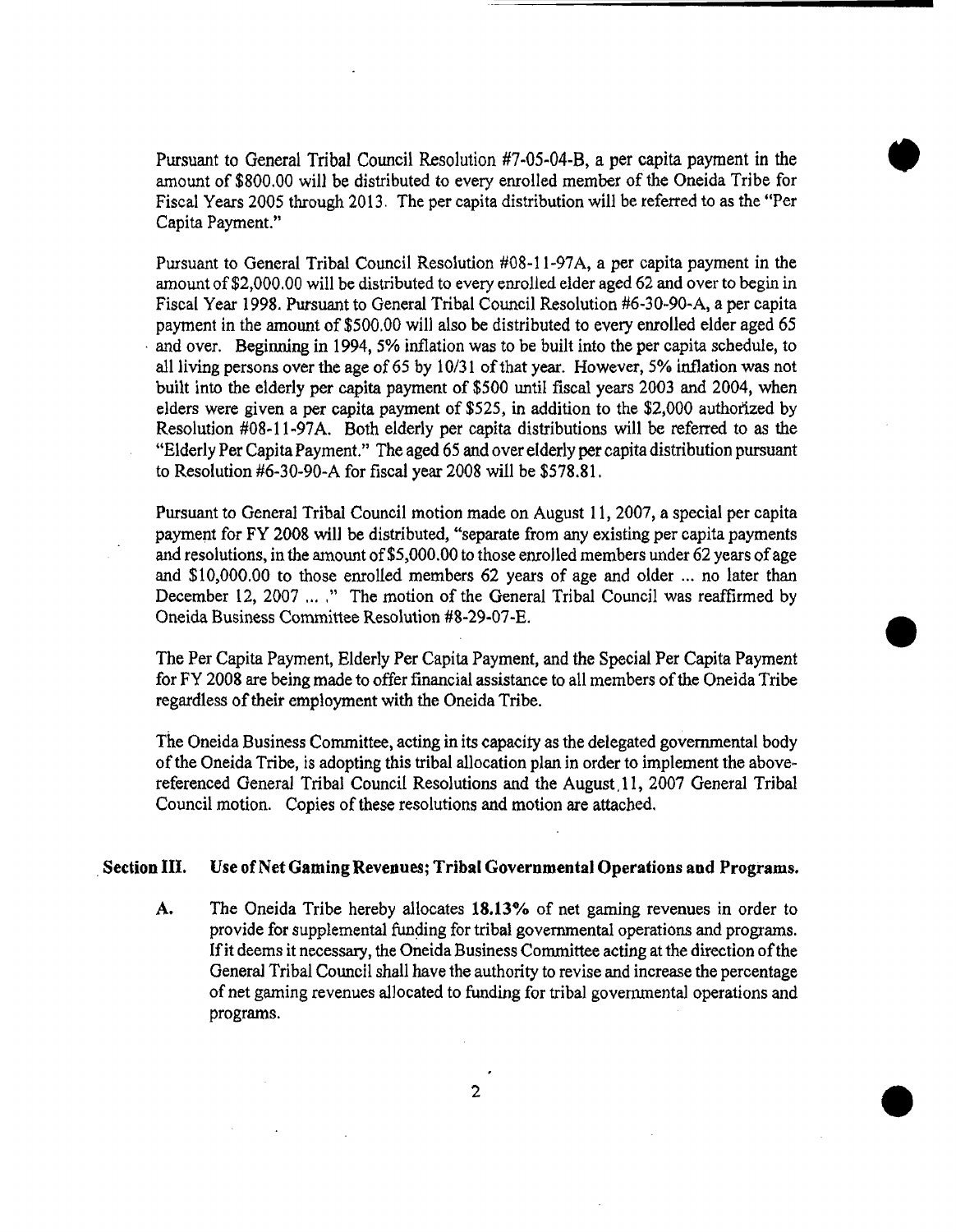- **B.** Tribal governmental operations and programs to be supplementarily funded by net gaming revenues under this Section shall include, but shall not be limited to, the following: tribal administration, capital improvements to tribal offices, tribal public works program, tribal planning program, tribal enrollment program, tribal community health representative, tribal health services, Indian Health Services clinic, Indian Child Welfare Act tribal program, tribal clean-up program, tribal education program, school food service programs, tribal parenting program, summer youth workers' program, tribal library, tribal recreation program, tribal elderly program, veterans' symposium, tribal arts and crafts program, and tribal cultural programs.
- C. The Oneida Business Comrriittee forwarded the Fiscal Year 2008 budget to the General Tribal Council with delegation of budget revision authority to the Oneida Business Committee. Prior to the commencement of this fiscal year, the Oneida Business Committee received budget reports and requests from each tribal governmental operation and program listed in Section III.B. The budget reports detailed: past fiscal year revenues, projected revenues, revenue sources, including the amount of net revenues derived from gaming enterprises, past fiscal year expenditures and projected expenditures, together with a detailed accounting for expenditures. The budget reports also included budget requests including requests for supplemental funding from net gaming revenues allocated to funding for tribal governmental operations and programs.
- **D.** The Oneida Business Committee, after receiving all budget reports and requests under this Section, allocated those funds designated for tribal governmental operations and programs. This allocation occurred with the adoption of the Oneida Tribe's fiscal year budget. The Oneida Business Committee shall be the sole decision making body to any actions taken upon budget reports and requests and as to the allocation of funds designated for tribal governmental operations and programs as delegated by the General Tribal Council.
- E. The Oneida Business Committee disbursed those monies allocated to tribal governmental operations and programs in accordance with the Oneida Tribe's fiscal year budget referenced in paragraph D above. Any disbursements made hereunder by the receiving tribal governmental operation or program shall be handled in a manner consistent with the operation's or program's generally accepted accounting methods.
- F. Prior to the adoption of the Oneida Tribe's fiscal year budget, the Oneida Business Committee reviewed the budget reports and requests required in Paragraph C above for the prior fiscal year, and any other reports prepared in accordance with generally accepted accounting methods, to determine the actual amount of monies expended on tribal governmental operations and programs in the prior fiscal year together with the percentage of total net gaming revenues allocated to tribal governmental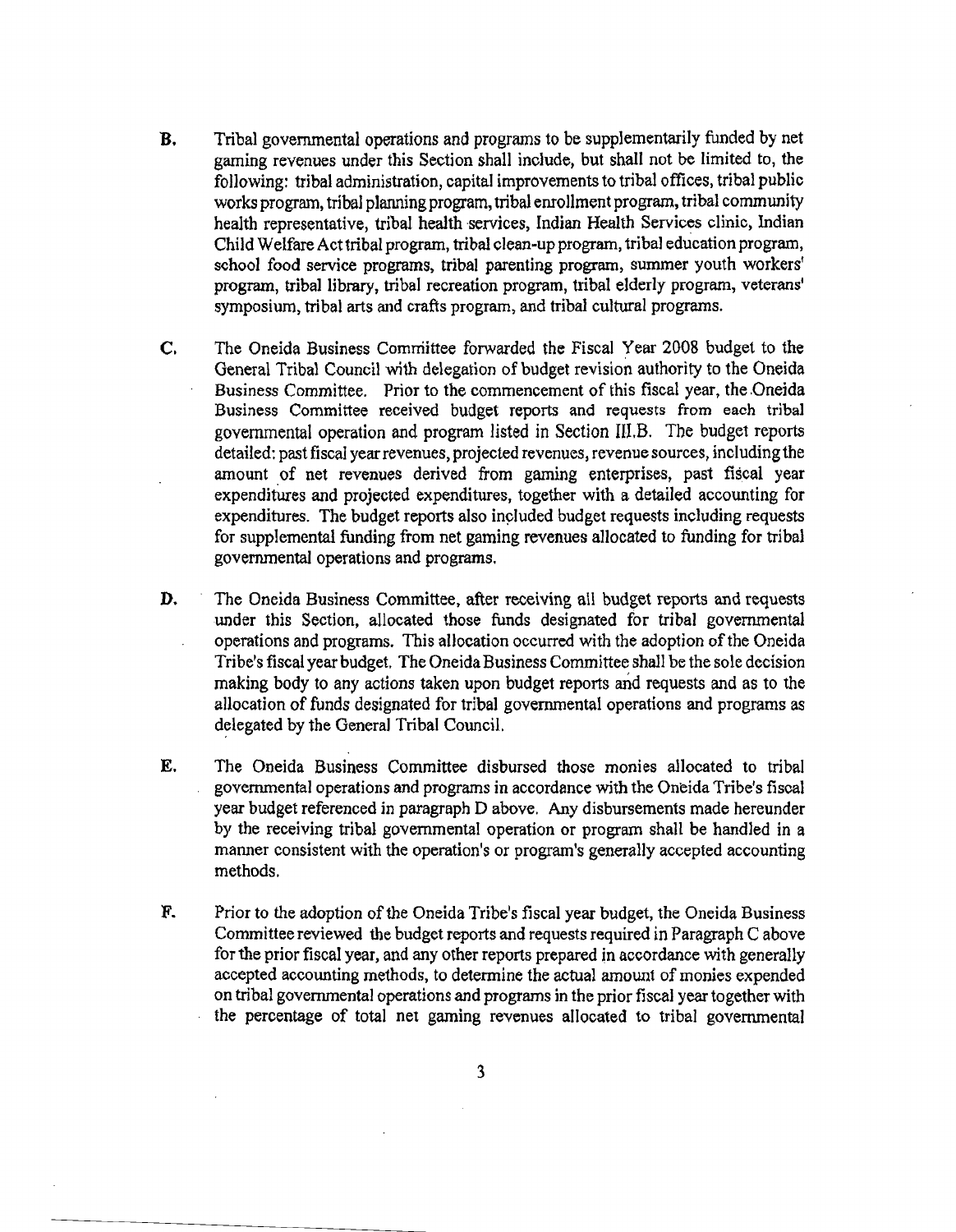operations and programs in the prior fiscal year. Such review was reported to the operations and programs in the prior fiscal year. Such review was reported to the General Tribal Council through Treasurer's Reports.

# Section IV. Use of Net Gaming Revenues; General Welfare of the Oneida Tribe and its Tribal Members.

- A. The Oneida Tribe hereby allocates 29.21% of net gaming revenues in order to provide supplementaJ funding for the general welfare of the Oneida Tribe and its tribal members. If it deems it necessary, the Oneida Business Committee acting at the direction of the General Tribal Council shall have the authority to revise and increase the percentage of net gaming revenues allocated to funding for the general welfare of the Oneida Tribe and its tribal members.
- **B.** The Oneida Business Committee shall meet with their delegate or designee for tribal social *services* to consider the social service and general welfare needs of tribal members and to receive needs assessments and budget reports and requests of any tribal social service program not included in Section III. These general welfare programs shall include, but shall not be limited to, utility assistance program, funeral assistance program, tribal housing assistance program, higher education program, elderly services, social services programs, health services and the food distribution program. The needs assessments and budget reports and requests shall be prepared except that the General Tribal Council or the Oneida Business Committee may waive in accordance with the requirements set forth in Section III. C., D., E. and F. above, the requirements set forth in Section III. F. above.

**•** 

#### Section V. Use of Net Gaming Revenues; Tribal Economic Development.

- A. The Oneida Tribe hereby allocates 1.96% of net gaming revenues in order to provide funding for tribal economic development.
	- 1. . If it deems it necessary, the Oneida Business Committee acting at the direction of the General Tribal Council shall have the authority to revise and increase the percentage of net gaming revenues allocated to funding for tribal economic development.
	- 2. The General Tribal Council or the Oneida Business Committee acting at the direction of the General Tribal Council, may, in its discretion, allocate net gaming revenues allocated to funding for tribal governmental operations and programs, funding for the general welfare of the Oneida Tribe and its members, donations to charitable organizations, and funding of local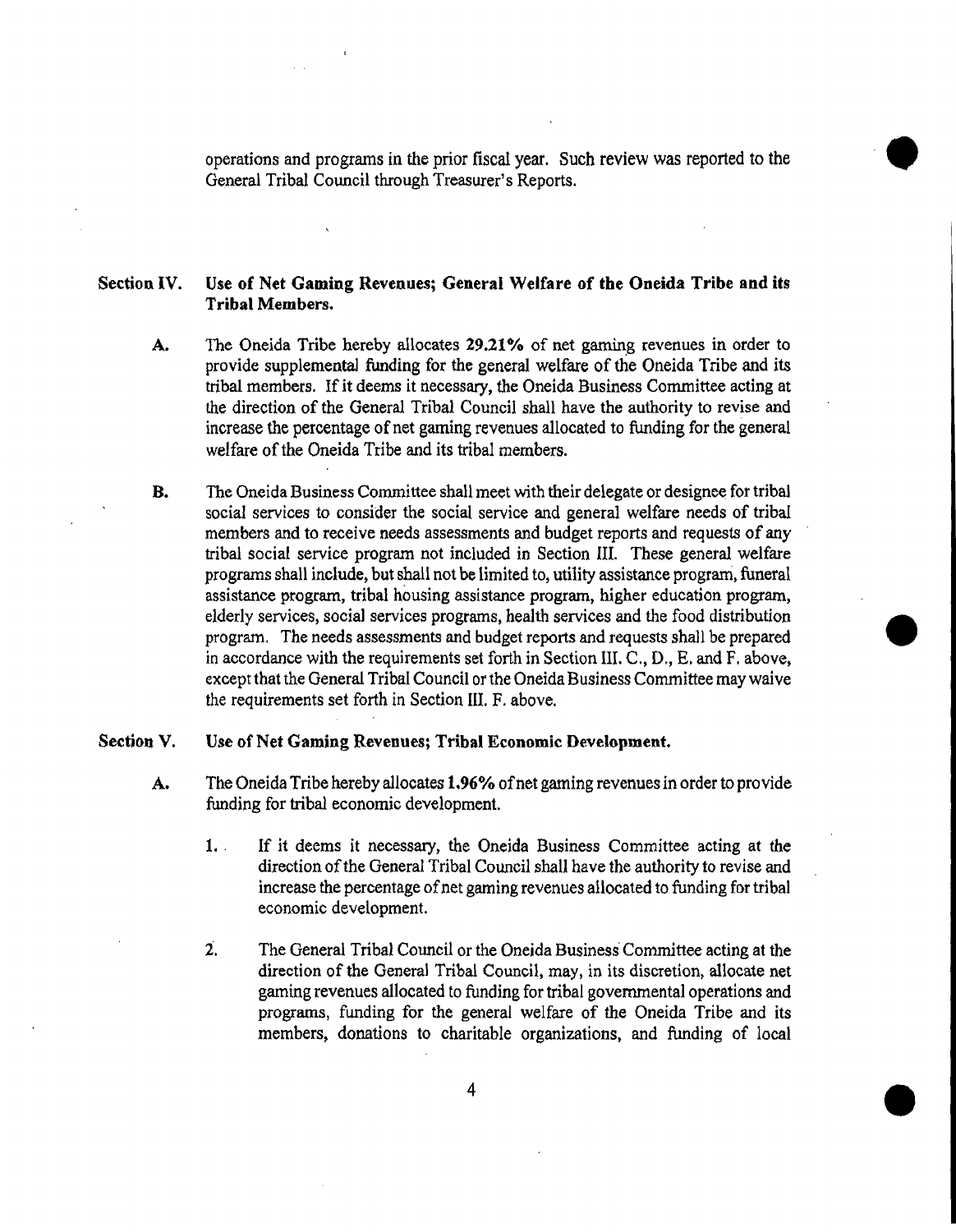government operations that have not been expended as of the last date of this fiscal year to the purposes set forth in this Section.

- B. "Tribal economic development" shall include investment of net gaming revenues. Investments of net gaming revenues allocated to tribal economic development shall be made pursuant to an annual budget allocation for business development and pursuant to an investment policy to be adopted by resolution of the General Tribal Council or the Oneida Business Committee. At a minimum, this investment policy shall provide:
	- 1. That the net gaming revenues allocated to investment pursuant to Section V of the Revenue Allocation Plan shall be weighted toward investments that provide for the long term security of the Oneida Tribe and its tribal members.
	- 2. A description of the types of investments made;
	- 3. A percentage allocation of equities and bonds;
	- **4.** Investment objectives to be reviewed on a quarterly basis by the Oneida Business Committee; and
	- 5. A list of investments that shall be excluded due to their lack of safety and liquidity.
- C. Investments of net gaming revenues allocated to tribal economic development shall be made with nationally recognized, reputable, and safe investment companies in accordance with the Oneida Tribe's goal toward the long term economic security of itself and its tribal members. The Oneida Business Committee, in its discretion, may allocate the interest earned on investments made pursuant to this Section in accordance with the provisions of lORA or any other applicable federal and tribal  $law(s)$ .
- **D.** The Oneida Business Committee acting at the direction of the General Tribal Council shall have the authority to appropriate and expend net gaming revenues allocated to tribal economic development to fund proposed tribal economic development projects. Tribal economic development proposals shall be considered in accordance with existing procedures. The Oneida Business Committee acting at the direction of the General Tribal Council shall thereafter allocate those net gaming revenues designated for tribal economic development to the proposed economic development project as it deems necessary and feasible.

5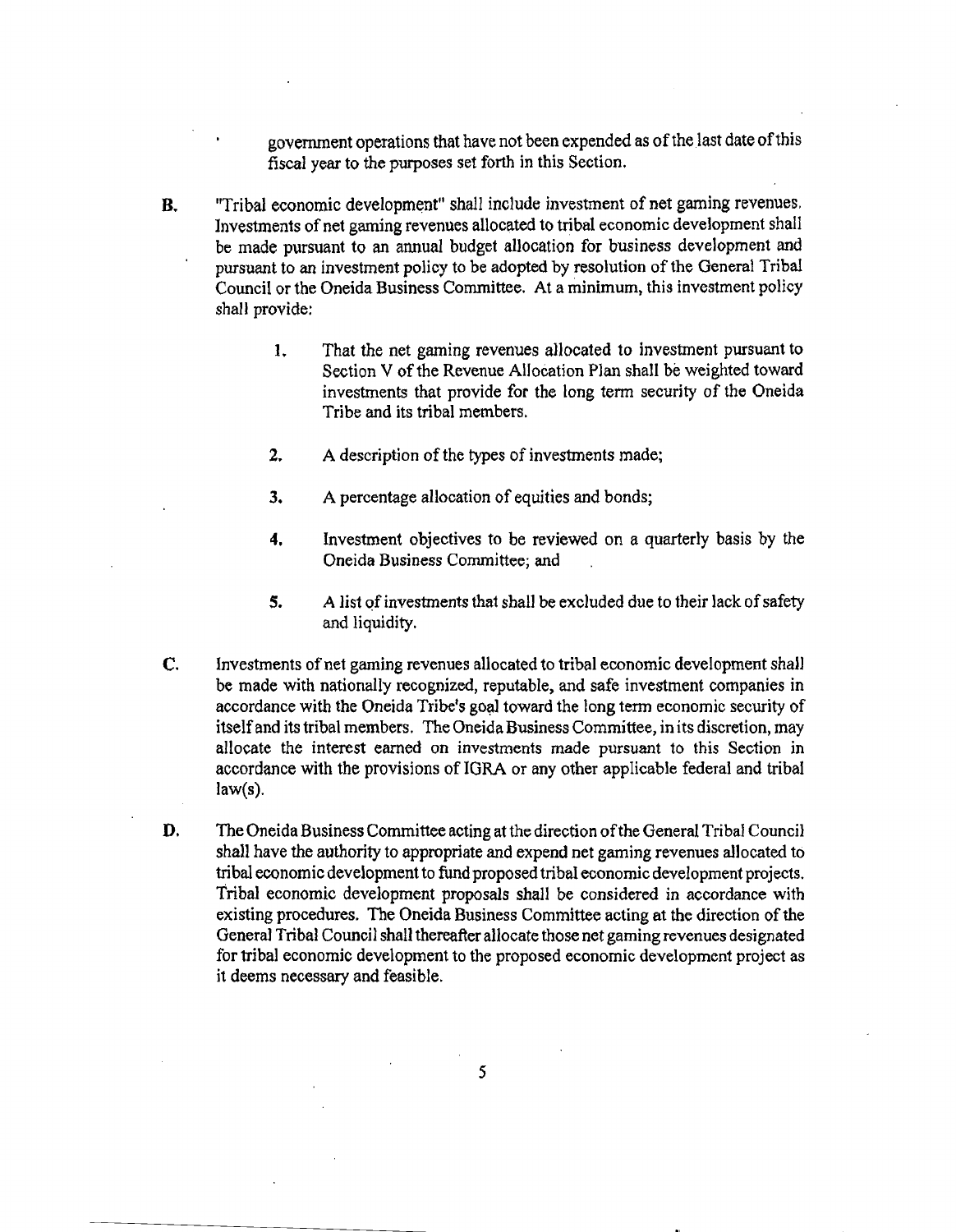E. The Oneida Business Committee acting lit the direction ofthe General Tribal Council tribal economic development to supplement funding for ongoing tribal economic shall have the authority to appropriate and expend net gaming revenues allocated to development enterprises. Requests for supplemental funding for the Oneida Tribe's ongoing businesses and enterprises shall be considered in accordance with existing procedures. The Oneida Business Committee acting at the direction ofthe General Tribal Council shall thereafter allocate those net gaming revenues designated for tribal economic development to the ongoing business or enterprise as it deems necessary and feasible.

- - --------------

•

#### Section VI. Use of Net Gaming Revenues; Donations to Charitable Organizations.

- A. The Oneida Tribe hereby allocates 0.36% of net gaming revenues in order to provide funding for donations to charitable organizations.
- **B.** The Oneida Business Committee acting at the direction of the General Tribal Council shall consider requests for charitable donations under this Section. The Oneida Business Committee acting at the direction ofthe General Tribal Council may show a preference to such charitable donation requests that benefit tribal members or Indian people general!y.

# Section VII. Use of Net Gaming Revenues; Funding of Local Government Operations.

- A. The Oneida Tribe hereby allocates 4.09% of net gaming revenues in order to provide supplemental funding for local government operations. Format Operations.
- **B.** The Oneida Business Committee acting at the direction of the General Tribal Council shall have the authority to utilize the net gaming revenues allocated to funding of local government operations to assist local city and county governments in projects and programs that affect the Oneida Tribe. The Oneida Business Committee may show a preference for such local government projects or programs that benefit tribal members or Indian people generally. The Oneida Business Committee shall receive or initiate proposals for projects or programs with local city or county governments and negotiate the terms of such projects or programs in light of funds available under this Section. To the extent that the local government projects or programs contributed to under this section benefit non-Indians, the Oneida Business Committee may require the local government to provide matching funds.

# Section VIII. Use of Net Gaming Revenues; "Per Capita Payment", "Elderly Per Capita Payment", and Special Per Capita Payment for FY 2008.

A. In order to advance the personal health, safety and welfare of qualified tribal members, the Oneida Tribe hereby allocates 46.25% to be paid to qualified tribal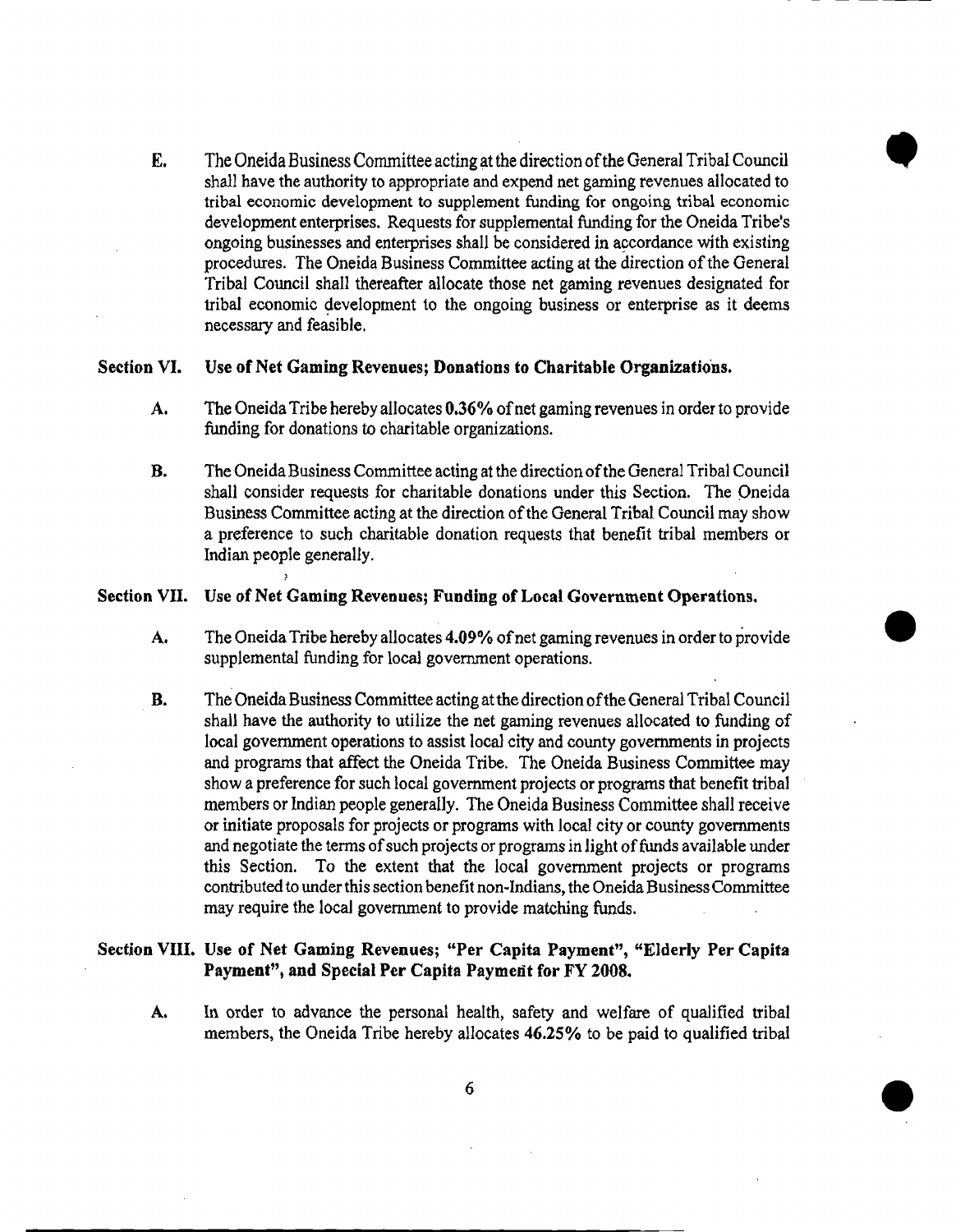members. Pursuant to General Tribal Council Resolution #7~05~04-B, a per capita payment in the amount of \$800.00 will be distributed to every enrolled member for fiscal years 2005 through 2013. .

Pursuant to General Tribal Council Resolution #08·] 1-97A, a per capita payment in the amount of\$2,000.00 will be distributed to every enrolled elder aged 62 and over to begin in Fiscal Year 1998. Pursuant to General Tribal Council Resolution #6/30/90-A, a per capita payment in the amount of \$500.00 will also be distributed to every enrolled elder aged 65 and over. As authorized by Resolution  $#6-30-90-A$ , an additional 5% may be built into the \$500 per capita payment made to qualifying . elders, as was done in fiscal years 2003·2007. The aged 65 and over elderly per capita distribution for fiscal year 2008 will be \$578.81.

Pursuant to General Tribal Council motion made on August J1,2007 and reaffinned by Oneida Business Committee Resolution #8-29-07E, a special per capita payment for FY 2008, "separate from any existing per capita payment and resolutions", will be distributed as follows; (1) \$5,000.00 to those enrolled members under 62 years of age, and (2) \$10,000 to those enrolled members 62 years of age and older.

In accordance with the United States Department of Interior's Rules and Regulations, Part 290-Tribal Revenue Allocation Plan, Vol 65, No. 53 Fed. Reg. 14467, (March 17, 2000), and for purposes of this Plan, "per capita payment" shall mean those payments made or distributed to all tribal members, or, to identified groups of members, which are paid directly from the net revenues of any gaming activity; no other commonly accepted or used definition of the term "per capita payment" affects the use of the term herein.

- 1. Per capita payments to qualified tribal members shall be made not later than September 3D, 2008, for the FY 2008 payment, or as soon thereafter as is legally practicable based on the submission date to allow for the minimum time for regulatory review of the Tribal Allocation Plan.
- 2. The Elderly Per Capita Payment shall be made not later than September 30, 2008, for the FY 2008 payment, or as soon thereafter as is legally practicable based on the submission date to allow for the minimum time for regulatory review of the Tribal Allocation Plan.
- 3. The Special Per Capita Payment for FY 2008, authorized by the General Tribal Council motion of August 11, 2007, shall be paid no later than December 12, 2007, or as soon thereafter as is legally practicable based on the submission date to allow for the minimum time for regulatory review of the Tribal Allocation Plan.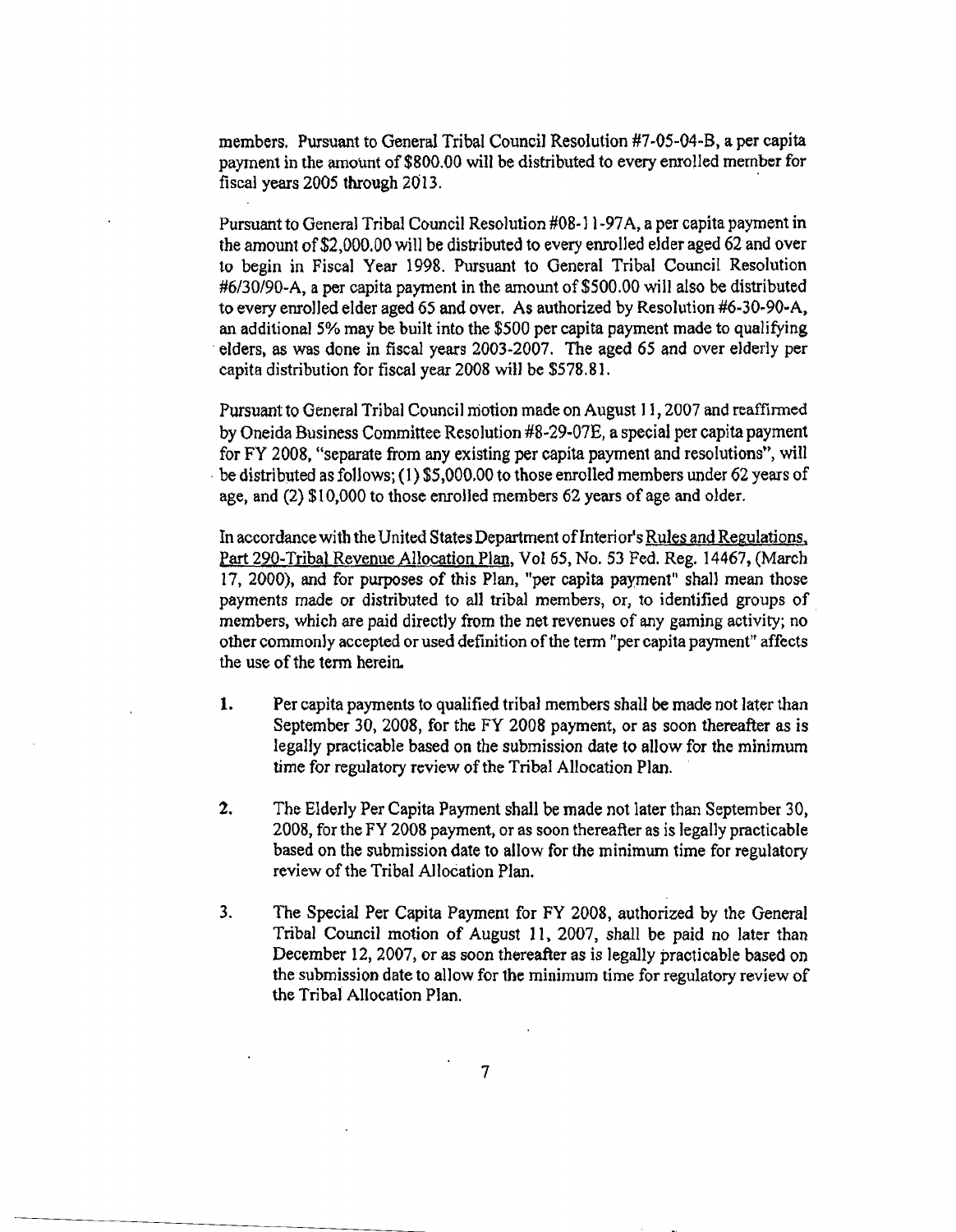4. Upon approval ofthis Plan, all net revenue designated for distribution as per with a federally insured financial institution prior to distribution. Interest capita payments shall be deposited into a low~risk interest bearing account earned prior to distribution on net gaming revenues deposited in this account shall be deposited into the Oneida Tribe's General Fund for future use at the discretion of the Oneida Business Committee as delegated by the General Tribal Council.

•

B. "Oualified tribal members" for purposes of the " Per Capita Payment" shall mean those individuals who are duly enrolled in the Oneida Tribe of Indians of Wisconsin pursuant to Article 11 ofthe Oneida Tribe's Constitution and the Oneida Membership Ordinance established by General Tribal Council Resolution #7-2~84-A. Individuals who have submitted their applications for membership to the Oneida Enrollments Department prior to February I of the year in which the per capita payment is made will also be eligible for the Per Capita Payment. Those unalified tribal members" who have attained the age of 62 for the  $$2,000$  payment or 65 for the additional  $$500$ payment as ofDecember 31 ofthe year in which the payment is made are eligible for the Elderly Per Capita Payment.

"Qualified members" for purposes of the "Special Per Capita Payment for FY 2008" shall mean individuals who have filed an application for enrollment no later than the close of business on October 31, 2007, and whose application for enrollment has been approved by a vote of the Oneida Business Committee on or before December 31, 2007. "Qualified tribal members" for the 62 years of age and older payment of Capita Payment, as well as those individuals turning 62 years of age on or before \$10,000 shall include those individuals 62 and older as of the date of the Special Per • December 31, 2007. Those individuals turning 62 years of age after the special per capita payment date but on or before December 31, 2007, will initially receive \$5,000.00 and another payment of \$5,000.00 in January 2008.

- 1. The Oneida Tribe shall place into trust into a low-risk interest bearing account, administered by the Oneida Trust Committee, in a federally insured financial institution it finds satisfactory, the per capita payments, or any portion or percentage thereof, of any individual who is declared incompetent by the Oneida Appeals Commission or another court of competent jurisdiction.
- 2. The Oneida Appeals Commission or its appointed agent shall have the authority to order the disbursement of funds held in trust on behalf of any individual who has been declared legally incompetent upon the petition ofthe guardian of such individuat. The Oneida Appeals Commission may require the petitioning guardian to submit receipts of expenditures made from funds disbursed hereunder befote any future disbursements are made. The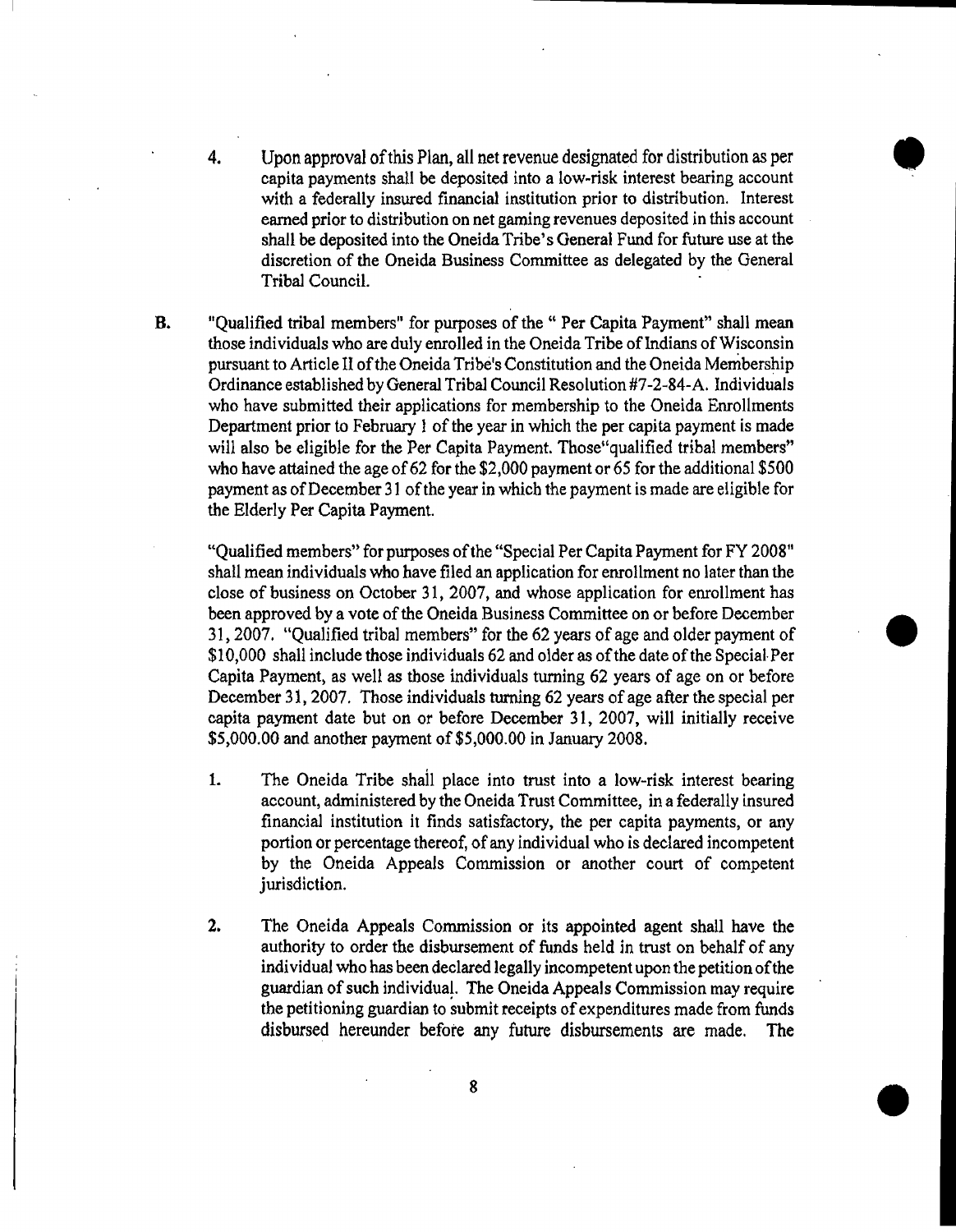establishment of a regular monthly allowance for any individual declared legally incompetent from the proceeds ofany per capita payment placed into trust under this Section shall be at the discretion of the Oneida Appeals Commission or its appointed agent.

- C. In order to provide for the future safety and well-being of the children of the Oneida Tribe, the General Tribal Council authorized that per capita payments designated for minor qualified tribal members shall be deposited into a "Minors Trust Fund" established in a low-risk interest bearing account in a federally insured financial. institution.
	- 1. A "minor qualified tribal member" means an individual who is a qualified tribal member as defined in Section VIII. B. except that he or she has not reached the age of eighteen  $(18)$  as of August 31 of the year in which the per capita payment is made. The definition of"minor qualified tribal member" shall be remain the same for purposes of the Special Per Capita Payment for FY 2008.
	- 2. Payments into the "Minors Trust Fund" shall be deposited into the respective trust account of the minor qualified tribal members. Account balance statements shall be available to the participant, parent, parents or legal guardian of the minor qualified tribal member.
	- 3. Each minor qualified tribal member shall receive one trust account maturity payment of the monies accumulated in the "Minors Trust Fund," including interest, for that particular minor qualified tribal member upon reaching the age of eighteen (18). Accounts reaching maturity will be processed and distributed not less than annually.
	- 4. The Oneida Appeals Commission or its appointed agent shall have the authority to order the emergency withdrawal of any funds placed into the "Minors Trust Fund" on behalf of a minor qualified tribal member prior to the age of majority upon proper petition of the parent(s) or legal guardian of the minor qualified tribal member. Any requests for such emergency withdrawal shall include a detailed budget of monies necessary for essential living expenses, to include any health, safety, welfare or education costs and a detailed justification for such essential living needs including a showing that all other resources have been exhausted including federal, state, local and tribal assistance. The Oneida Appeals Commission or its appointed agent may also require that petitioners submit receipts of expenditures made from funds disbursed hereunder before any future disbursements are made.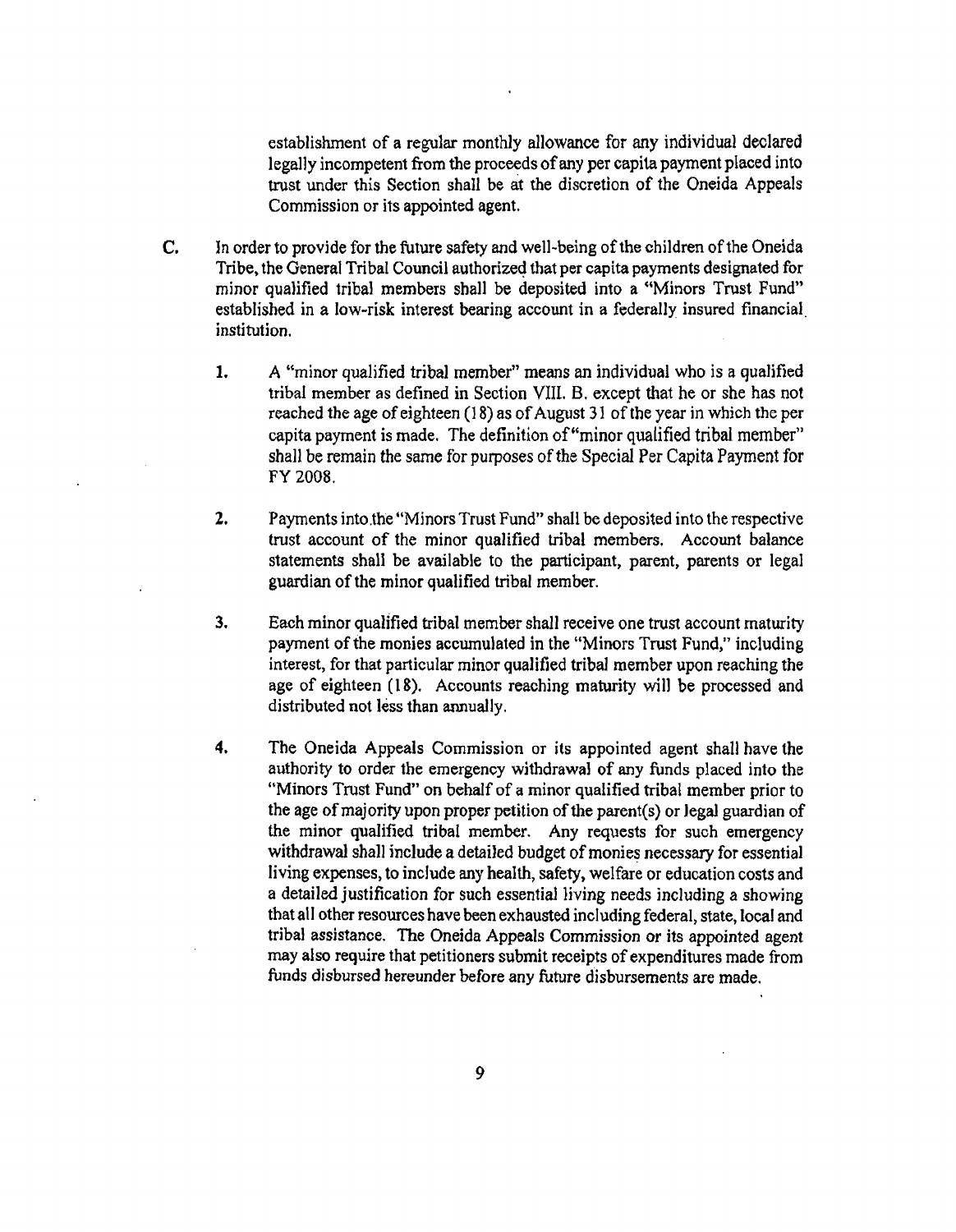D. Any person enrolling in the Oneida Tribe shall not be entitled to any back payments of per capita proceeds. The first per capita payment to a new Tribal member shall be on the first date of a regularly scheduled payment after his or her qualified status is confirmed in accordance with Section VIII. B.

•

- E. The Oneida Business Committee or its appointed agent shall insure that ·notification of the application of federal and/or applicable state tax laws to per capita payments be made when such payments are made. The Oneida Business Committee or its appointed agent shall also implement a procedure by which qualified tribal members who receive per capita payments can have applicable taxes automatically deducted from per capita payments. The Oneida Business Committee or its appointed agent shall include in the notice of the application of federal tax laws, a notice of the existence of the withholding procedure.
- **F.** If any dispute arises out of the distribution of this per capita payment, all such matters shall be resolved according to the procedures set forth in the Oneida Administrative Procedures Act adopted pursuant to General Tribal Council Resolution # 8~ 19~91 A.

#### Section IX. Revision of Allocated Percentages.

Any revision of the allocated percentages as set forth in Sections III through VIII shall be documented by an Oneida General Tribal Council or Oneida Business Committee resolution, a copy of which shall be provided to the Secretary of the Interior. Any revision under this section is subject to Secretarial approval as required by the Indian Gaming Regulatory Act (JORA). centages as set forth in Sections III through VIII shall<br>neral Tribal Council or Oneida Business Committee<br>1 be provided to the Secretary of the Interior. Any<br>ject to Secretarial approval as required by the Indian

# Section X. Severability.

If any section, or any part thereof, of this Plan or the application thereof to any party, person, or entity or. in any circumstances. shall be held invalid for any reason whatsoever by a court of competent jurisdiction, or by the Department of the Interior, the remainder ofthe section, part or Plan shall not be affected thereby and shall remain in full force and effect as though no section, or part thereof. has been declared to be invalid.

# Section XI. No Waiver of Sovereign Immunity.

Nothing in this Plan shall provide or be interpreted to provide a waiver of the Oneida Tribe's or any of its governmental officers' and/or agents' sovereign immunity from suit.